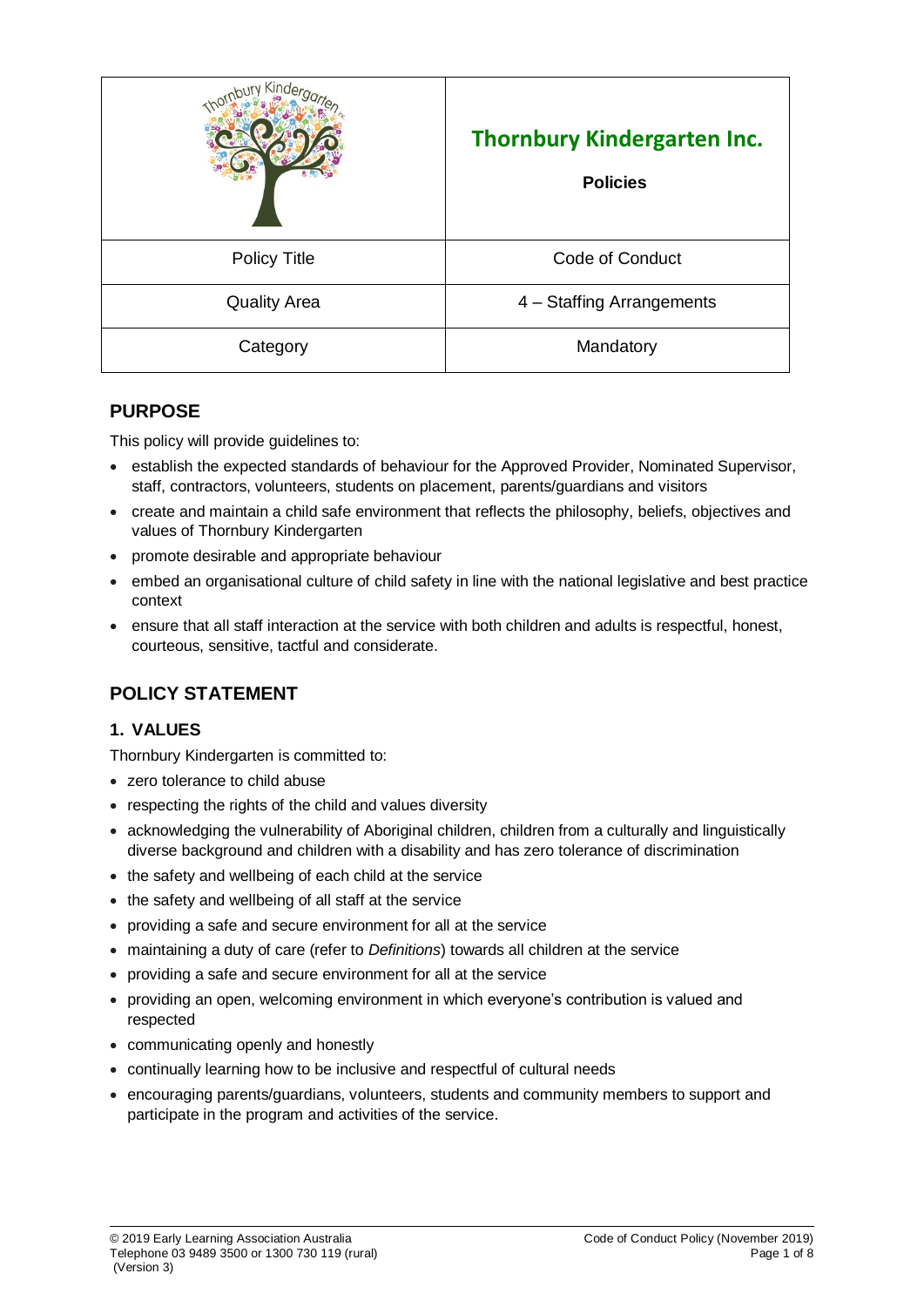## **2. SCOPE**

This policy applies to the Approved Provider, Persons with Management or Control, Nominated Supervisor, Person in Day to Day Charge, staff, contractors, volunteers, students on placement, parents/guardians and visitors attending the programs and activities of Thornbury Kindergarten.

## **3. BACKGROUND AND LEGISLATION**

#### **Background**

Codes of Conduct establish standards of behaviour to be followed by Involved Adults and define how individuals should behave towards each other, towards the children in their care, and towards other organisations and individuals in the community.

The Approved Provider, Nominated Supervisor and staff have a duty of care to the children attending the service and must ensure "that every reasonable precaution is taken to protect children being educated and cared for by the service from harm and from any hazard likely to cause injury" (National Law: Section 167).

The *National Quality Standard* requires that staff are respectful and ethical and that "professional standards guide practice, interactions and relationships" (*National Quality Standard*: 4.2 and 4.2.1).

Employers also have a legal responsibility to provide, as far as is practicable, a safe workplace that is free from discrimination, bullying and harassment.

Child Safe Standard 3 requires services to develop and review codes of conduct that establish clear expectations for appropriate behaviour with children including:

- how to respond to risks adults may pose to children or that children may pose to each other
- how to ensure the cultural safety of Aboriginal children and culturally and linguistically diverse children
- how to be inclusive of all children, including children with a disability.

A Code of Conduct should be informed by the service's philosophy, beliefs and values, and based on ethical principles of mutual respect, equity and fairness. Consideration should be given to the Victorian Teaching Profession *Code of Conduct and the Code of Ethics* and to Early Childhood Australia's *Code of Ethics* in developing the Code of Conduct.

While a Code of Ethics focuses on values and attitudes, or guiding principles, a Code of Conduct has a more specific focus on behaviour and action. The Code of Conduct puts the guiding principles into action by clarifying standards of behaviour expected of individuals in the performance of their duties or involvement at the service, and by giving guidance in areas where individuals are required to make professional, personal and ethical decisions.

The Approved Provider must ensure that all Involved Adults at Thornbury Kindergarten adhere to the expectations outlined in the Code of Conduct when communicating to and interacting with:

- children at the service and their parents and family members
- each other
- others in the community.

#### **Legislation and standards**

Relevant legislation and standards include but are not limited to:

- *[Charter of Human Rights and Responsibilities Act 2006](http://www.legislation.vic.gov.au/Domino/Web_Notes/LDMS/PubStatbook.nsf/f932b66241ecf1b7ca256e92000e23be/54d73763ef9dca36ca2571b6002428b0!OpenDocument)* (Vic)
- Child Safe Standards (Vic)
- *Children, Youth and Families Act 2005* (Vic)
- *Child Wellbeing and Safety Act 2005* (Vic)
- *Disability Discrimination Act 1992* (Cth)
- *Education and Care Services National Law Act 2010*: Sections 166, 167, 174
- *Education and Care Services National Regulations 2011*: Regulations 155, 156, 157, 175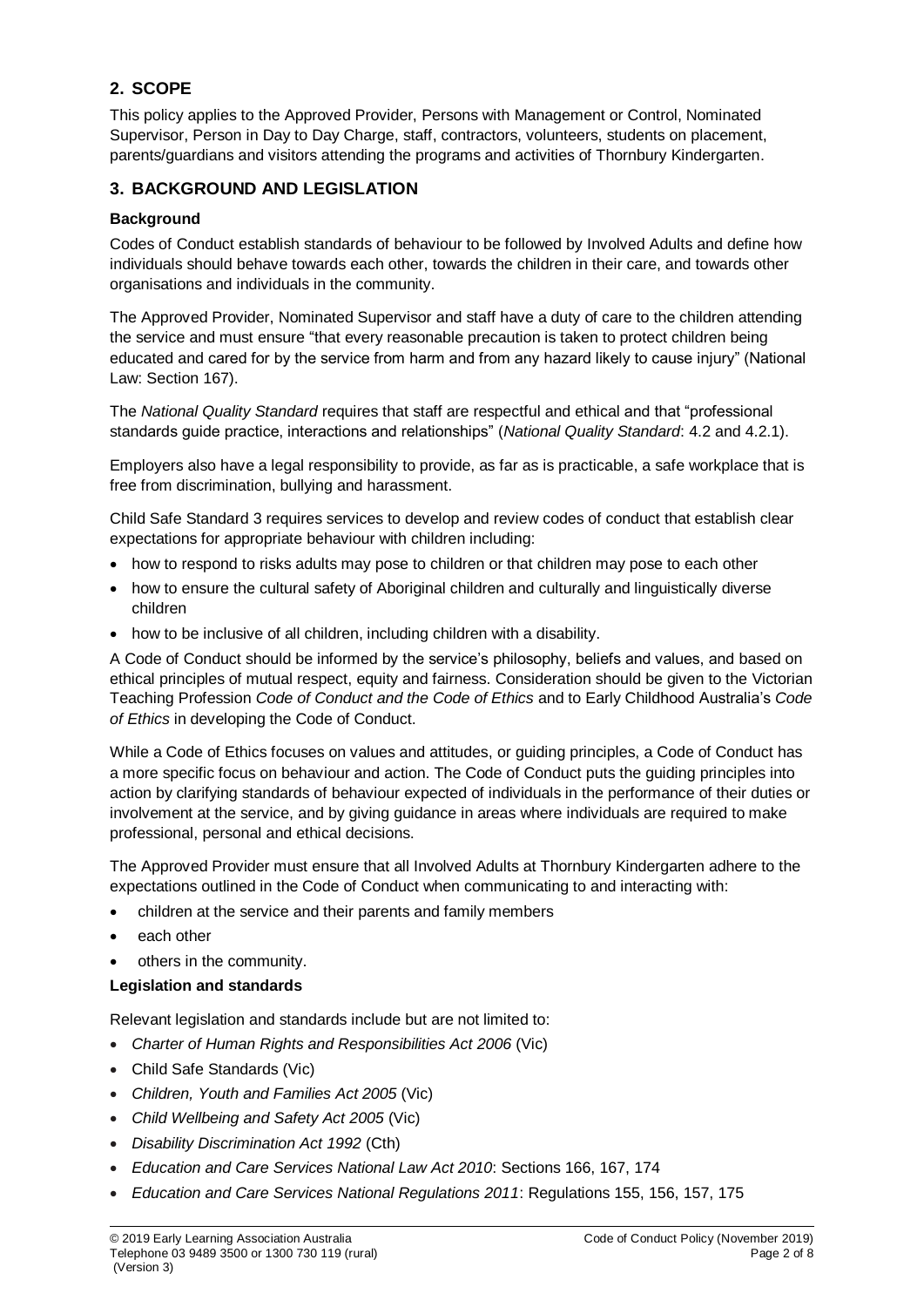- *Equal Opportunity Act 2010* (Vic)
- *Fair Work Act 2009* (Cth)
- Fair Work Regulations 2009 (Cth)
- National Quality Standard, Quality Area 4: Staffing Arrangements
- *Occupational Health and Safety Act 2004*
- *Occupational Health and Safety Regulations 2007*
- *Racial Discrimination Act 1975*
- *[Racial and Religious Tolerance Act 2001](http://www.legislation.vic.gov.au/Domino/Web_Notes/LDMS/PubLawToday.nsf/a12f6f60fbd56800ca256de500201e54/ab66aeef028f70e7ca2576400082797c%21OpenDocument)* (Vic)
- *Sex Discrimination Act 1984* (Cth)
- Victorian Institute of Teaching The Victorian Teaching Profession Code of Conduct
- Victorian Institute of Teaching The Victorian Teaching Profession Code of Ethics

The most current amendments to listed legislation can be found at:

- Victorian Legislation Victorian Law Today: [http://www.legislation.vic.gov.au](http://www.legislation.vic.gov.au/)
- Commonwealth Legislation ComLaw: [http://www.comlaw.gov.au](http://www.comlaw.gov.au/)

### **4. DEFINITIONS**

The terms defined in this section relate specifically to this policy. For commonly used terms e.g. Approved Provider, Nominated Supervisor, Regulatory Authority etc. refer to the *General Definitions* of the PolicyWorks manual provided in each foyer.

**Bullying:** Repeated verbal, physical, social or psychological behaviour that is harmful and involves the misuse of power by an individual or group towards one or more persons. Bullying occurs when one or more people deliberately and repeatedly upset or hurt another person, damage their property, reputation or social acceptance.

**Duty of care:** A common law concept that refers to the responsibilities of organisations to provide people with an adequate level of protection against harm and all reasonable foreseeable risk of injury.

**Ethical conduct:** Behavior which reflects values or a code of conduct.

**Harassment:** When someone is demeaning, derogatory or intimidating towards another person. Harassment includes:

- racial taunts
- taunts about sexual orientation or gender identity
- sexual harassment: unwelcome physical, verbal or written behaviour of a sexual nature
- repeated insulting remarks.

**Investigator:** A person/staff member assigned or organization engaged with the responsibility of investigating suspected breaches of the Code of Conduct by the Approved Provider.

**Involved adult:** Collectively the Approved Provider, Persons with Management or Control, Nominated Supervisor, Person in Day to Day Charge, staff, contractors, volunteers, students on placement, parents/guardians and visitors attending the programs and activities of Thornbury Kindergarten

**Notifiable complaint:** A complaint that alleges a breach of the Education and Care Services National Act or Regulation, or alleges that the health, safety or wellbeing of a child at the service may have been compromised. Any complaint of this nature must be reported by the Approved Provider to the secretary of Department of Education and Training (DET) within 24 hours of the complaint being made (Section 174(2)(b), Regulation 176(2)(b)). Written reports to DET must include:

- details of the event or incident
- the name of the person who initially made the complaint
- if appropriate, the name of the child concerned and the condition of the child, including a medical or incident report (where relevant)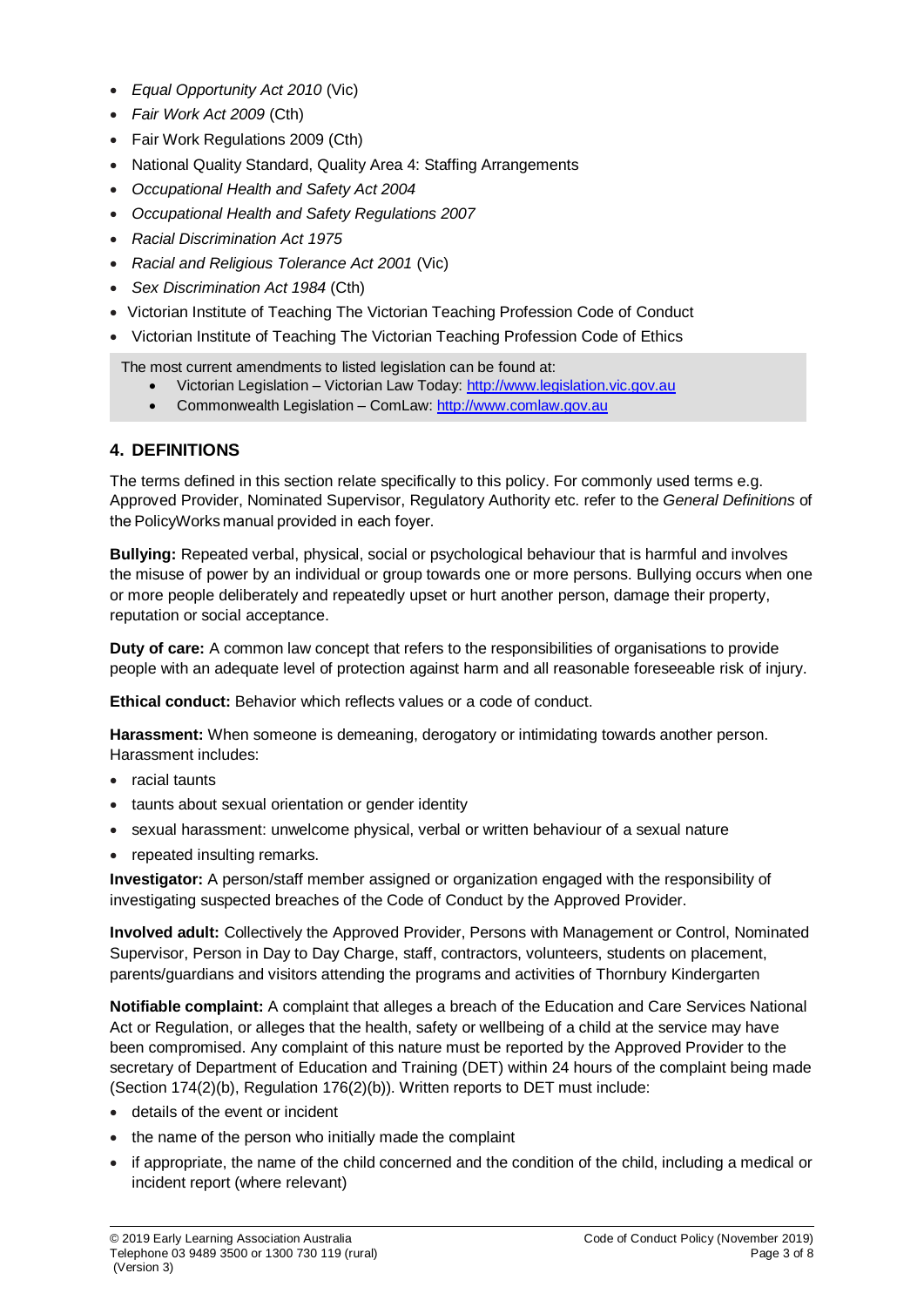- contact details of a nominated member of the Grievances Subcommittee/investigator
- any other relevant information.

Written notification of complaints must be submitted via the National Quality Agenda IT system (NQAITS): [http://www.acecqa.gov.au/national-quality-agenda-it-system.](http://www.acecqa.gov.au/national-quality-agenda-it-system) If the Approved Provider is unsure whether the matter is a notifiable complaint, it is good practice to contact DET for confirmation.

**Reportable Conduct Scheme:** The Reportable Conduct Scheme requires some organisations, such as Thornbury Kindergarten, to respond to and investigate allegations of child abuse (and other childrelated misconduct) made against its workers and volunteers and to notify the Commission for Children Young People of any allegations and investigations. The Scheme facilitates information sharing between organisations, their regulators, Victoria Police, the Department of Justice and Regulation's Working with Children Check Unit and the Commission for Children Young People.

**Respect:** Demonstrating regard for the rights of individuals, for different values and points of views.

**Serious incident:** A serious incident is defined as (regulation 12):

- the death of a child -
	- while being cared for by an education and care service; or
	- following an incident while being educated and cared for by an education and care service
- any incident involving serious injury or trauma to, or illness of, a child while being educated and cared for by an education and care service -
	- which a reasonable person would consider required urgent medical attention from a registered medical practitioner (examples include broken limbs or anaphylaxis reaction) attention of a registered medical practitioner; or
	- for which the child attended, or ought reasonably to have attended a hospital.
- any incident where the attendance by emergency services at the education and care service premises was sought, or ought reasonably to have been sought
- any circumstances where a child being educated and cared for by an education and care service appears to be missing or cannot be accounted for;
	- appears to have been taken or removed from the education and care services premises in a manner that contravenes National Regulations;
	- is mistakenly locked in or locked out of the education and care service premises or any part of the premises.

The Regulatory Authority must be notified of a serious incident (section 174(2)(a)) **in writing in the case of:**

- $\bullet$  the death of a child, as soon as practicable but within 24 hours of the death, or the time that the person becomes aware of the death
- any other serious incident, within 24 hours of the incident or the time that the person becomes aware of the incident

Written notification of serious incidents must be submitted via the ACECQA portal using the appropriate forms at <https://www.acecqa.gov.au/resources/applications>.

**Support:** Work in a co-operative and positive manner.

### **5. SOURCES AND RELATED POLICIES**

#### **Sources**

- Early Childhood Australia, *Code of Ethics*[:http://www.earlychildhoodaustralia.org.au/our](http://www.earlychildhoodaustralia.org.au/our-publications/eca-code-ethics/)[publications/eca-code-ethics/](http://www.earlychildhoodaustralia.org.au/our-publications/eca-code-ethics/)
- United Nations, *The Universal Declaration of Human Rights*: [http://www.un.org/en/universal](http://www.un.org/en/universal-declaration-human-rights/)[declaration-human-rights/](http://www.un.org/en/universal-declaration-human-rights/)
- United Nations, *Convention on The Rights of the Child*: <http://www.unicef.org/crc/>
- Victoria Legal Aid: [www.legalaid.vic.gov.au](http://www.legalaid.vic.gov.au/)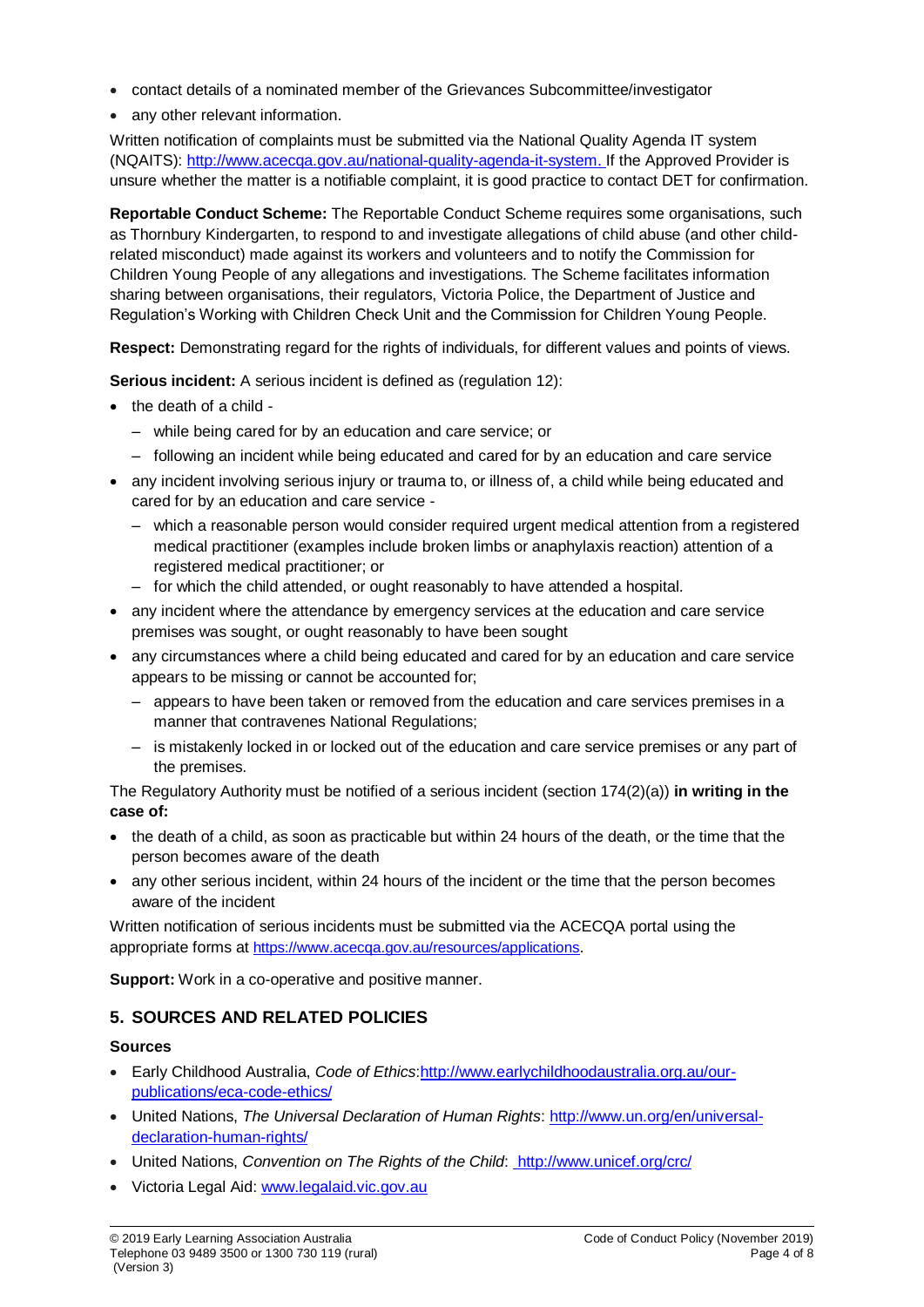• Victorian Institute of Teaching – The Victorian Teaching Profession Code of Conduct and Code of Ethics:<http://www.vit.vic.edu.au/SiteCollectionDocuments/PDF/Code-of-Conduct-June-2008.pdf>

#### **Service policies**

- *Child Safe (formerly Child Protection) Policy*
- *Complaints and Grievances Policy*
- *Delivery and Collection of Children Policy*
- *Interactions with Children Policy*
- *Occupational Health and Safety Policy*
- *Privacy and Confidentiality Policy*
- *Relaxation and Sleep Policy*
- *Staffing Policy*

## **RESPONSIBILITIES**

#### **The Approved Provider or Persons with Management and Control is responsible for:**

- providing a safe environment for staff, contractors, volunteers, students on placement, parents/guardians, children and others attending the programs and activities of Thornbury Kindergarten
- providing guidance through leadership and by being a positive role model to promote child safe practices across Thornbury Kindergarten
- developing and updating/ reviewing codes of conduct for Thornbury Kindergarten in collaboration with the Nominated Supervisor, staff, parents/guardians, children and others involved with the service (refer to Attachments 1 and 2)
- ensuring that staff, volunteers, students and parents/guardians are provided with a copy of this policy on employment, engagement or enrolment at the service and that the current codes of conduct are publicly displayed and promoted to everyone including contractors and visitors
- ensuring that staff complete and sign the Code of Conduct for Involved Adults (refer to Attachment 1) and that these are filed with individual staff records upon engagement in the service
- ensuring that the codes of conduct are regularly discussed at staff meetings to reinforce expectations
- developing a culture of accountability within the service for complying with the code(s) of conduct and being prepared to respond when behavioural expectations are not adhered to
- ensuring adequate human and financial resources are allocated to child safety
- ensuring that all children being educated and cared for at Thornbury Kindergarten are protected from harm and any hazard likely to cause injury (National Law: Section 167) and that the children know who to speak to about any concerns and that their concerns are followed-up
- working with the Nominated Supervisor, staff, students, volunteers, parents/guardians and others at the service to provide an environment that encourages positive interactions, supports constructive feedback and holds one another to the codes of conduct
- ensuring that parents/guardians of a child attending the service can enter the service premises at any time that the child is being educated and cared for, except where this may pose a risk to the safety of children or staff, or conflict with any duty of care of the Approved Provider, Nominated Supervisor or educators under the Law (Regulation 157)
- ensuring that contractors, volunteers, parent/guardians, students or visitors at the service are not placed in a situation where they are left alone with a child
- respecting individual abilities, needs, cultural practices and beliefs in all interactions, both verbal and non-verbal
- notifying DET in writing within 24 hours of a serious incident (refer to *Definitions*) or of a notifiable complaint (refer to *Definitions*) at the service (National Law: Sections 174(2)(b) and 174(4), National Regulations: Regulations 175(2)(c) and 176(2)(b)) via the NQAITS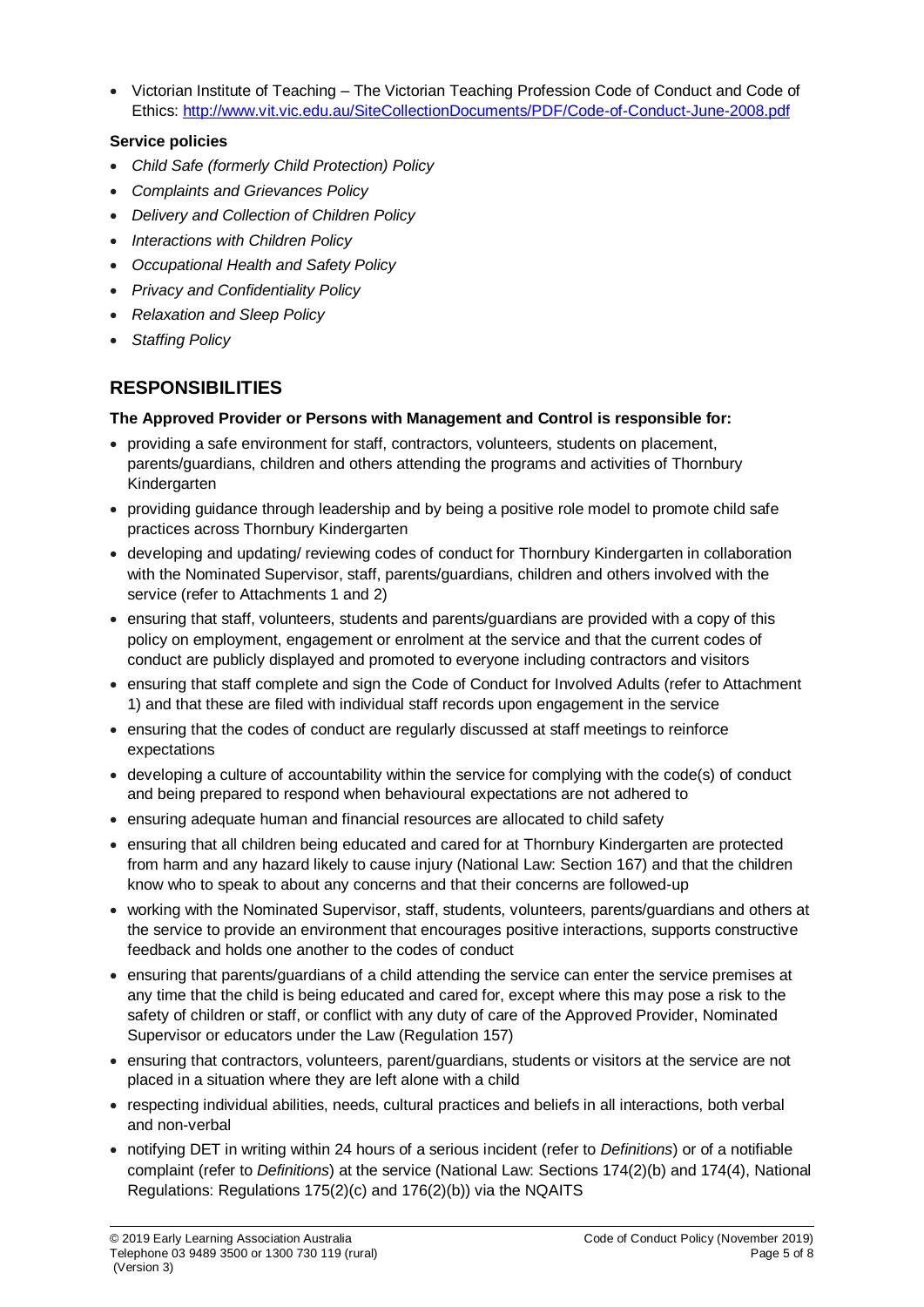- referring notifiable complaints (refer to *Definitions*), grievances or complaints that are unable to be resolved appropriately and in a timely manner to the Grievances Subcommittee/investigator (refer to *Complaints and Grievances Policy*)
- activating the Complaints and Grievances Policy on notification of a breach of the Code of Conduct Policy
- taking appropriate disciplinary or legal action, or reviewing the terms of employment in the event of misconduct or a serious breach of the *Code of Conduct Policy*
- contacting Police in an emergency situation where it is believed that there is an immediate risk, such as when violence has been threatened or perpetrated or where sexual abuse or grooming is suspected as outlined in the *Child Safe (formerly Child Protection) Policy*.
- respecting individual abilities, needs, cultural practices and beliefs in all interactions, both verbal and non-verbal.

#### **The Nominated Supervisor and Persons in Day to Day Charge is responsible for:**

- ensuring that the children educated and cared for at Thornbury Kindergarten are protected from harm and from any hazard likely to cause injury (National Law: Section 167)
- providing guidance through their leadership and by being a positive role model to promote child safe practices across Thornbury Kindergarten
- assisting the Approved Provider to develop standards for Involved Adults (refer to Attachment 1)
- completing and signing the Code of Conduct for Involved Adults (refer to Attachment 2)
- adhering to the Code of Conduct for Involved Adults at all times
- informing the Approved Provider in the event of a serious incident (refer to *Definitions*), of a notifiable complaint (refer to *Definitions*) or of a breach of the *Code of Conduct Policy*
- contacting Police in an emergency situation where it is believed that there is an immediate risk (e.g. when violence has been threatened or perpetrated), or where sexual abuse or grooming is suspected as outlined in the *Child Safe (formerly Child Protection) Policy*
- working with Involved Adults and children at the service to provide an environment that encourages positive interactions and supports constructive feedback and holds one another to the codes of conduct
- ensuring that parents/guardians, students and volunteers sign the Code of Conduct for Involved Adults or Visitors as appropriate (refer to Attachments 1 and 2)
- ensuring that parents/guardians of a child attending the service can enter the service premises at any time that the child is being educated and cared for, except where this may pose a risk to the safety of children or staff, or conflict with any duty of care of the Approved Provider, Nominated Supervisor or educators under the Law (Regulation 157)
- developing practices and procedures to ensure that parents/guardians on duty, or other adults participating in the program, are not placed in a situation where they are left alone with a child
- respecting individual abilities, needs, cultural practices and beliefs in all interactions, both verbal and non-verbal
- understanding and accepting that serious breaches of this code will be deemed misconduct and may lead to disciplinary or legal action, or a review of their employment.

#### **Child Safety Support Office is responsible for:**

- Championing child safe practices across Thornbury Kindergarten
- Supporting staff who are responsible for child safety
- Demonstrating effective leadership by engaging, participating and valuing child safe practices
- Presenting new ideas, best practice options, or up-to-date information on sector wide research and initiatives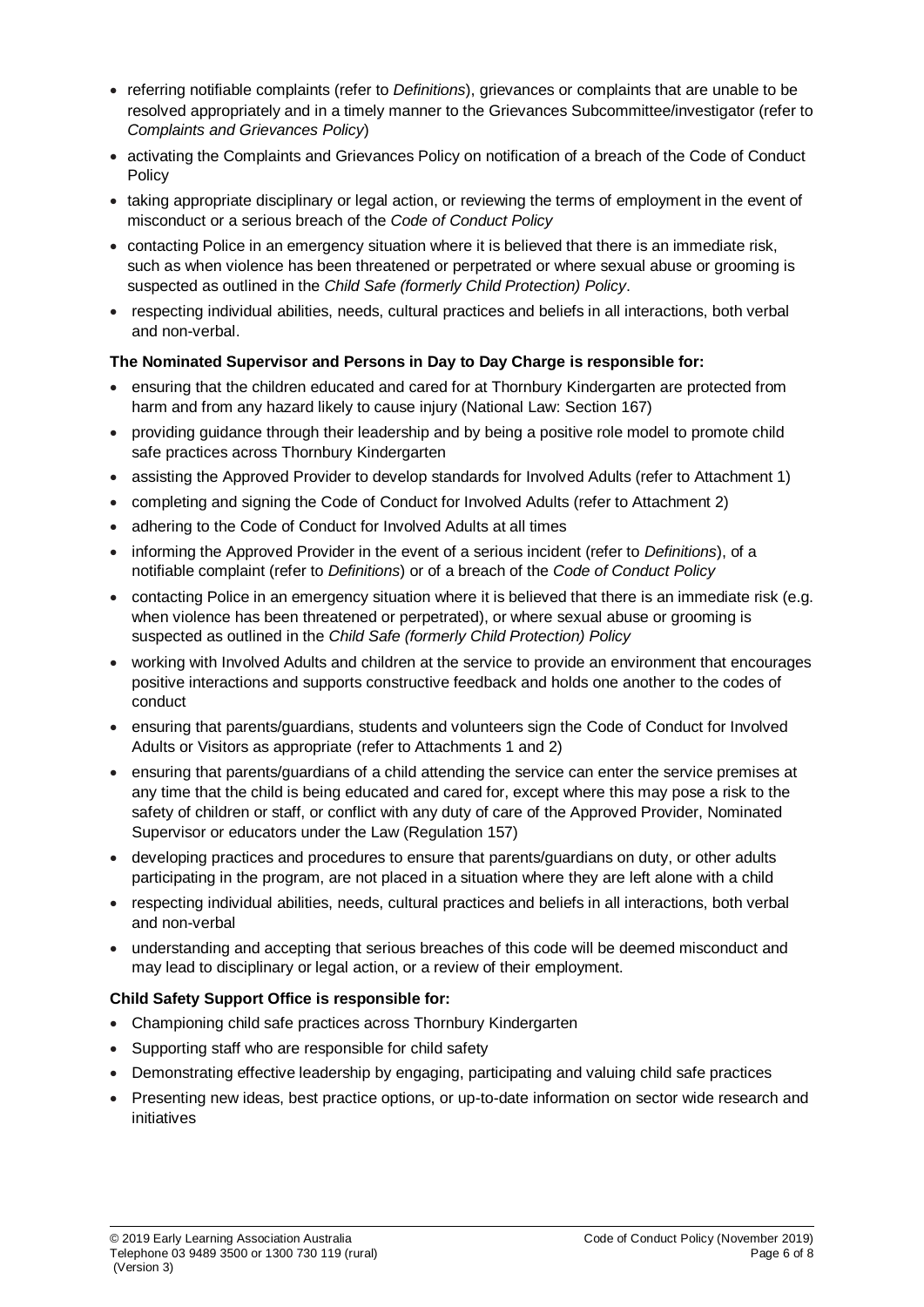#### **All staff are responsible for:**

- assisting the Approved Provider to develop standards for Involved Adults (refer to Attachment 1)
- adhering to the Code of Conduct for Involved Adults (refer to Attachment 1) at all times
- providing guidance to parents/guardians and volunteers through positive role modelling and, when appropriate, clear and respectful directions
- working with Involved Adults and children at the service to provide an environment that encourages positive interactions, supports constructive feedback and holds one another to the codes of conduct
- understanding the signs of child abuse and how to respond to these
- ensuring that parents/guardians on duty, or other adults participating in the program, are not placed in a situation where they are left alone with a child
- informing the Approved Provider in the event of a serious incident (refer to *Definitions*), of a notifiable complaint (refer to *Definitions*) or of a breach of the *Code of Conduct Policy*
- contacting Police in an emergency situation where it is believed that there is an immediate risk (e.g. when violence has been threatened or perpetrated) or where sexual abuse or grooming is suspected as outlined in the *Child Safe (formerly Child Protection) Policy*.
- respecting individual abilities, needs, cultural practices and beliefs in all interactions, both verbal and non-verbal
- understanding and accepting that serious breaches of this code will be deemed misconduct and may lead to disciplinary or legal action, or a review of their employment.

#### **Parents/guardians are responsible for:**

- reading the *Code of Conduct Policy*
- completing and signing the Code of Conduct for Visitors or Involved Adults as appropriate (refer to Attachment 2)
- abiding by the Code of Conduct for Visitors or Involved Adults as appropriate
- complying with all policies of the service
- respecting individual abilities, needs, cultural practices and beliefs in all interactions, both verbal and non-verbal.

## **EVALUATION**

In order to assess whether the values and purposes of the policy have been achieved, the Approved Provider will:

- regularly seek feedback from everyone affected by the policy regarding its effectiveness
- monitor the implementation, compliance, complaints and incidents in relation to this policy
- assess whether a satisfactory resolution has been achieved in relation to issues arising from this policy
- keep the policy up to date with current legislation, research, policy and best practice
- revise the policy and procedures as part of the service's policy review cycle, or as required
- notify parents/guardians at least 14 days before making any changes to this policy or its procedures.